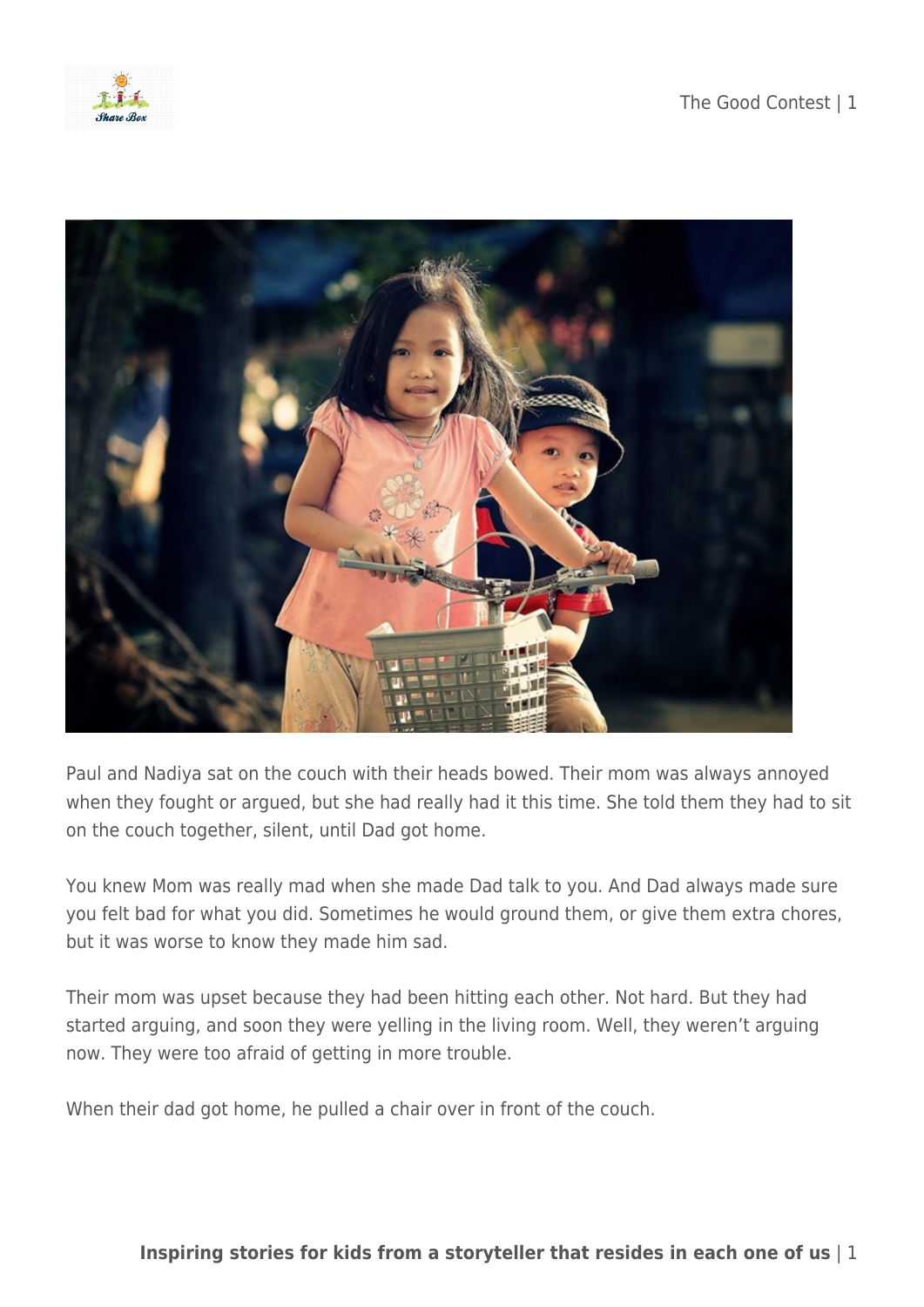

"I know it can be hard to get along with a sibling. But you two need to learn to be nice to each other. You will always be there for each other as you grow up. Try to be someone you would want to have there for you," he said.

"I'm really disappointed," he continued. Paul and Nadiya nodded sadly.

"You two know better. And you really upset your mom this afternoon. She was crying when she called me."

If there was anything that could have made the brother and sister feel worse, that was it. They didn't want to make their mom cry!

"Now," their dad said, "You aren't grounded. However, you have an extra chore this week, every day."

Neither of them wanted extra chores, but they knew it was fair. They had hurt their mom's feelings.

"Every day, each of you is going to do something nice for the other person. Think of the nicest thing you can do, and do it," their dad said, pointing a finger at both of them. "I want to see you make each other smile, and your mom."

Nadiya and Paul nodded, and their dad let them go outside to play.

The next day, Paul went into the kitchen and saw Nadiya at the table. She had already poured his favorite cereal into a big bowl and put out the milk and spoon for him. He smiled. That was really nice!

"Thanks, Nadiya!" he said as he sat down and poured some milk. Nadiya smiled. It made her feel good to see her brother smile like that.

After school, Paul met his sister at the school door.

"Let me carry your trumpet," he said. And he carried it all the way home for her. Nadiya was